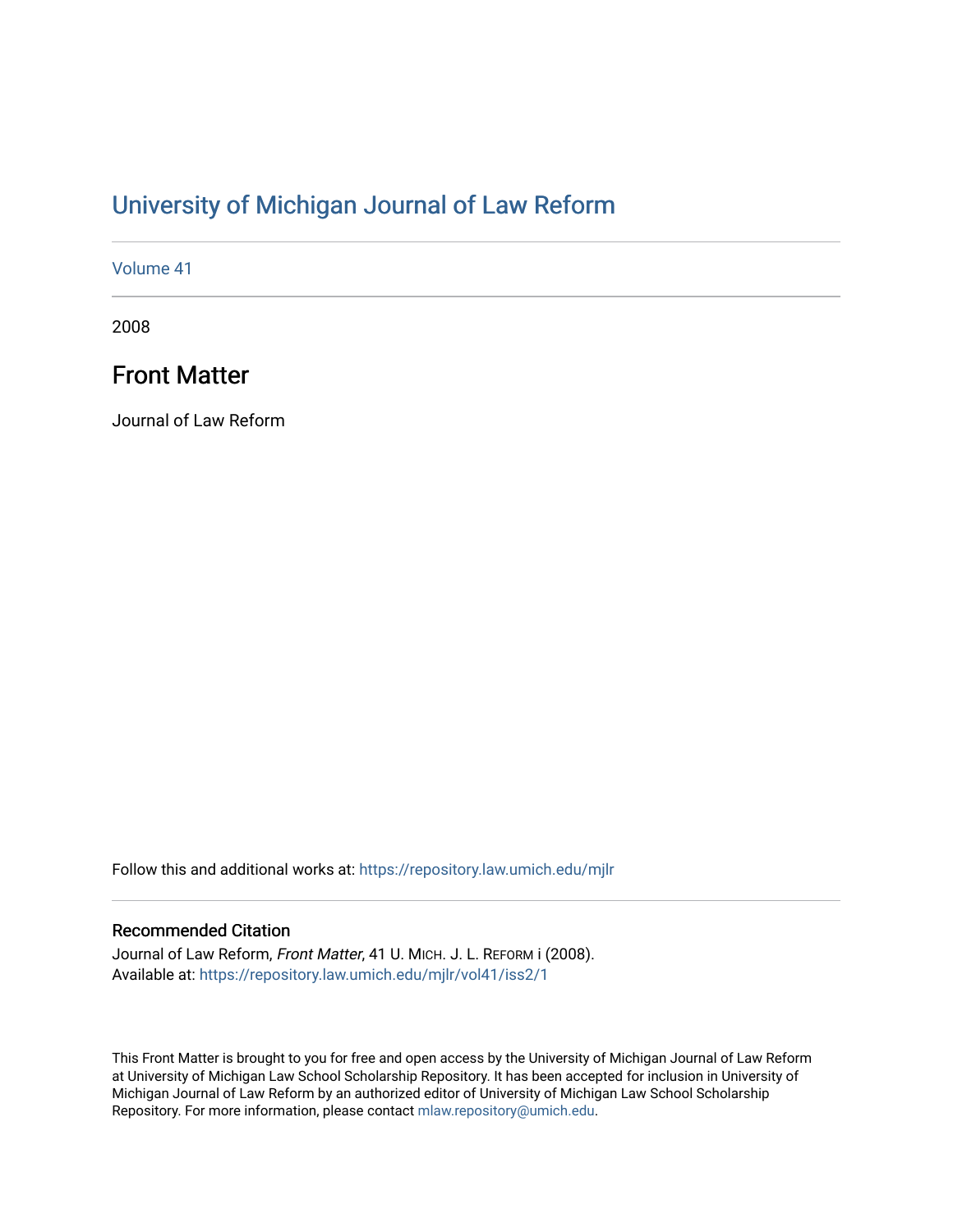# UNIVERSITY OF MICHIGAN **JOURNAL of LAW REFORM**

VOLUME 41 . ISSUE 2

WINTER 2008

# UNIV. OF MICH.

## MAR 1 4 2008

# LAW LIBRARY

**UNIVERSITY OF MICHIGAN** LAW SCHOOL ANN ARBOR, MICHIGAN

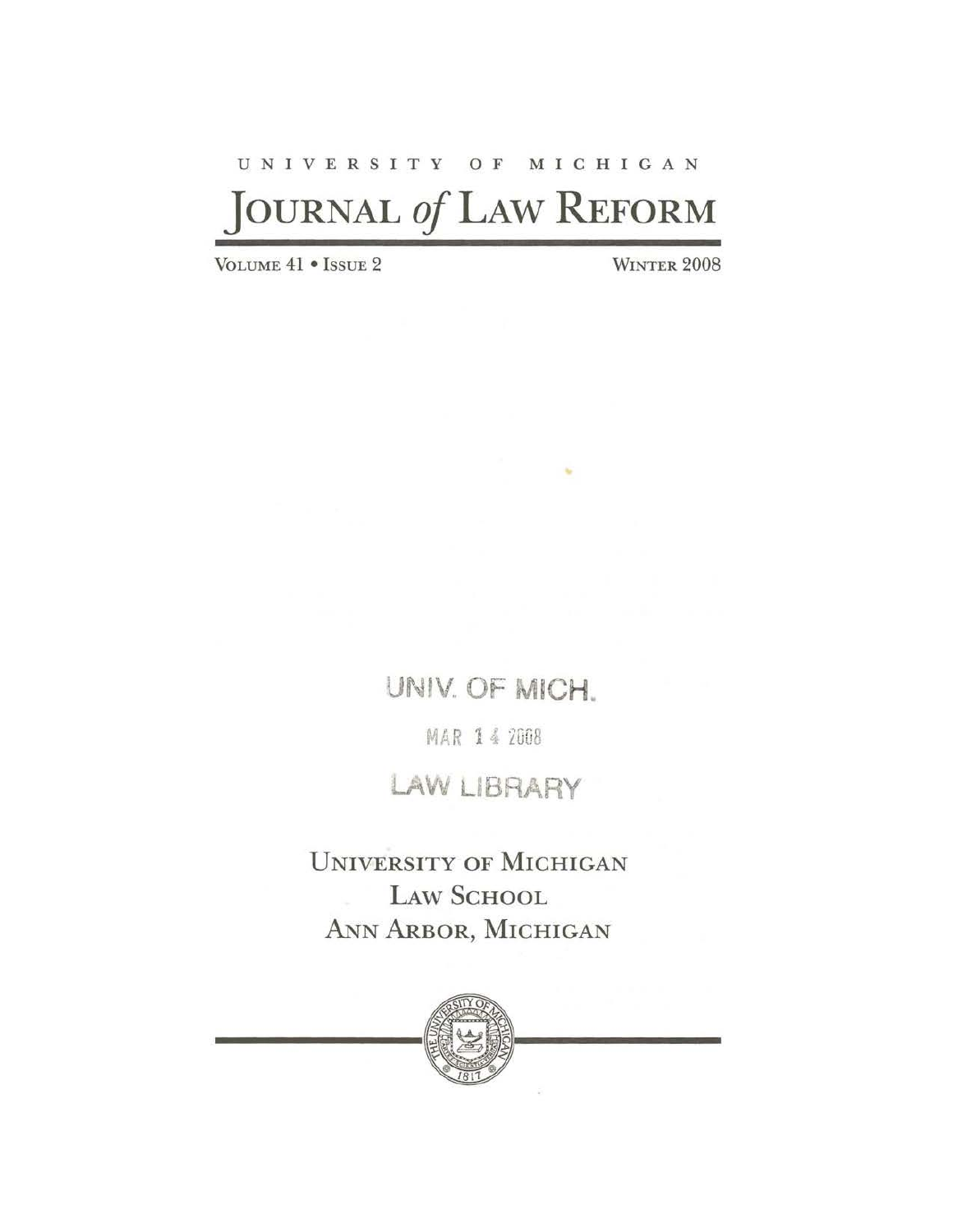#### Cite as: 41 U. MICH. J.L. REFORM \_\_ (2008)

Copyright © 2008 by the *University of Michigan Journal of Law Reform*. All rights reserved. Except where otherwise expressly indicated, copies of scholarship printed in the *University of Michigan Journal of Law R.eform* may be made for course use in any public or private institution of learning provided that (1) copies are distributed at or below cost, (2) the author and the *University of Michigan Journal of Law R.eform* are identified on the copies, and (3) proper notice of copyright is affixed to each copy.

The *University of Michigan Journal of Law Reform* is published quarterly by students of the University of Michigan Law School. Fourth-class postage paid at Ann Arbor, Michigan 48109. Printed by Joe Christensen, Inc., Lincoln, Nebraska 68521.

> *University of Michigan Journal of Law R.eform*  University of Michigan Law School 625 S. State Street Ann Arbor, MI 48109-1215 Telephone: (734) 763-6100 http:/ / students.law.urnich.edu/ mjlr/

#### PUBLICATION POLICY

The *Journal* seeks to improve the law and its administration by providing a forum for discussion that identifies contemporary issues for reform efforts, proposes concrete means to accomplish change, and evaluates the impact of law reform. As contributions to this discussion, the *journal* also welcomes multidisciplinary and empirical work.

We encourage the submission of unsolicited manuscripts for publication. Each manuscript should be typed, double-spaced and sent to the Eclitor in Chief at the above address or e-mailed to jlr-subrnissions@umich.edu. Articles should generally conform to *The Blmbook: A Uniform System of Citation* (18th ed. 2005) and *The Chicago Manual of Style* (15th ed. 2003). We regret that we cannot return submitted articles unless they are accompanied by a self-addressed postage-paid envelope.

Views expressed in the *journal* are those of the authors and not necessarily those of the editorial staff.

#### **SUBSCRIPTIONS**

The current subscription rate is \$35.00 domestic and \$40.00 foreign. All business inquiries should be made to (734) 763-6100. Subscribers should report the nonreceipt of copies within six months of the mailing date.

#### INDIVIDUAL AND BACK ISSUES

Copies of individual issues from the current volume can be obtained directly from the *journal* for \$15.00 each.

Back issues in complete sets, volumes, or single issues can be obtained from William S. Hein & Co., Inc., 1285 Main Street, Buffalo, New York 14209-Telephone (716) 882-2600. The *journal* is also available on microfilm through ProQuest, 300 North Zeeb Road, Ann Arbor, Michigan 48106-1346-Telephone (800) 521-0600. Back issues are also available in PDF format through HeinOnline at http:/ /heinonline.org.

#### INDEXES

The *journal* is indexed in the Current Law Index, Index to Legal Periodicals, Legal Resource Index, and PAIS Bulletin.

Service of

#### ISSN 0033-1546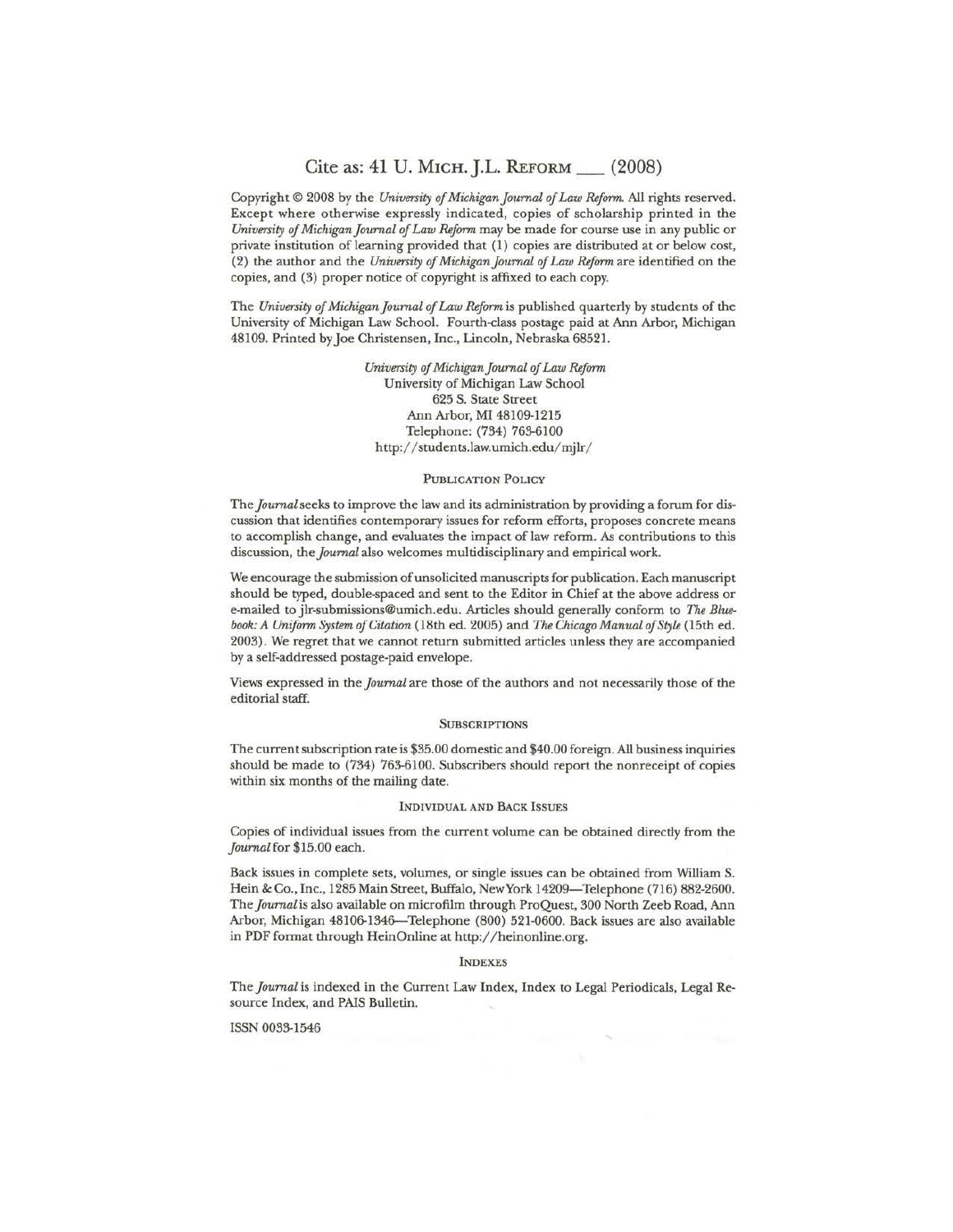# UNIVERS <sup>I</sup> TY 0 F <sup>M</sup> <sup>I</sup> CH <sup>I</sup> GAN **JOURNAL** *of* **LAW REFORM**

Editorial Board

*Editor* in *Chief*  CHAD j. LINDNER

*Managing Editor*  MONICA R. COSTELLO

*Managing Article Editor* CHRJSTINE M. HINTZ

*Article Editors*  STEPHANIE J. BLACK AILEEN M. CANNON ALAN A. MARTINSON AESHA R. PALLESEN **KATE E. POMPER** 

ARIN C. ARACONA PAUL P. ARNOLD CORIE A. D'ANCELO ELIZABETH A. DINSMORE BRIAN W. FERRY BRIAN A. FOGERTY AMANDA L. Fox MELANIE J. Fox ZACHARY J. GARRETT

GRACE 0. AoUROJA AsHA R. AGRAWAL BRIAN C. AVELLO CHARLES C. BALLEW MICHELLE BAZU JENNIFER E. BLACK JON BocUTH SHELBY A. BoxENBAUM STACY L. BRAVERMAN DANIEL P. BROOKS ERIC A. BURSTEIN WILLIAM A. CHRISTOPHER AMY L. COCUZZA MECAN G. CRANE ELIZABETH C. CROUSE ISABEL M. DANIELS METTA j. DWYER

*"Techl'Wwgy Editur* 

*Manager*  MAUREEN A. BISHOP *Managing Executive Editor*  ALAN W. KRANTZ

*Executive Editars*  STEVEN BABINSKI JENNIFER R. GARNER DIANA M. URIBE DAVID M. WAGENER\* YAN XIAO

Contributing *Editars*  CAROLYN M. GRUNST ARlEL E. HENDERSON AMANDA N. HEYMAN MITCHELL D. HOLZRICHTER STEPHEN W. KILAR SHELLY M. KI.Aus KARIN M. KRINGEN KATYA LAZAREV JULIE S. MARDER

*Associate Editars*  KATHERINE E. EKLUND MICHAEL W. FELDMAN PATRICK E. GILLETTE ELYSE M. GREENWALD SAMEERA HAQUE KRISTEN L. HEISE DANIEL P. HIPSKIND ROBERT E. KIM NATHANIEL KRITZER CHRISTOPHER]. KRIVA **KRISTEN KULIK** CHRISTOPHER G. LEE MICHELLE G. LEE JORDAN MARTELL ROBERT L. MAUGER EMILY A. McCov ROGER P. MEYERS

Volume 41 · 2007-2008

*Managing Note Editor* PARlJAT SHARMA

*Note Editars*  ALANNA G. CLAIR SOLANDRA J. CRAIG MALINDA A. ELLWOOD WILLIAM POLLAK ELIZABETH L. SIMPSON

> SARAH E. MEHLMAN ARIANA M. MELLOW LARRY S. PERLMAN SCOTT EVAN SIMPSON ZACHARY R. SMITH MICHAEL R. TUNICK JOEL F. VISSER WENDY M. WATSON KELSEY N. WRIGHT

CHRISTOPHER E. MILLER MAX MILSTEIN BRIAN P. MURPHY DANIEL R. PALMADESSO BRIAN HAYDEN PASCAL RUSSELL C. PETRELLA HEATHER M. POOLE ANTHONY M. RAMIREZ JUSTINA KAHN SESSIONS SUNIL V. SHENOI ROHAN C. SHETTY BRENNA M. SPEISER AsHLEY L. THOMPSON JUSTIN M. WINERMAN LISA YUN JING ZHAO EVANGELINE A. ZIMMERMAN

> *Edilllrial Asdstants*  CATHERINE T. LEGGIERI MATTHEW S. REDDING BARBARA I. SUMMERS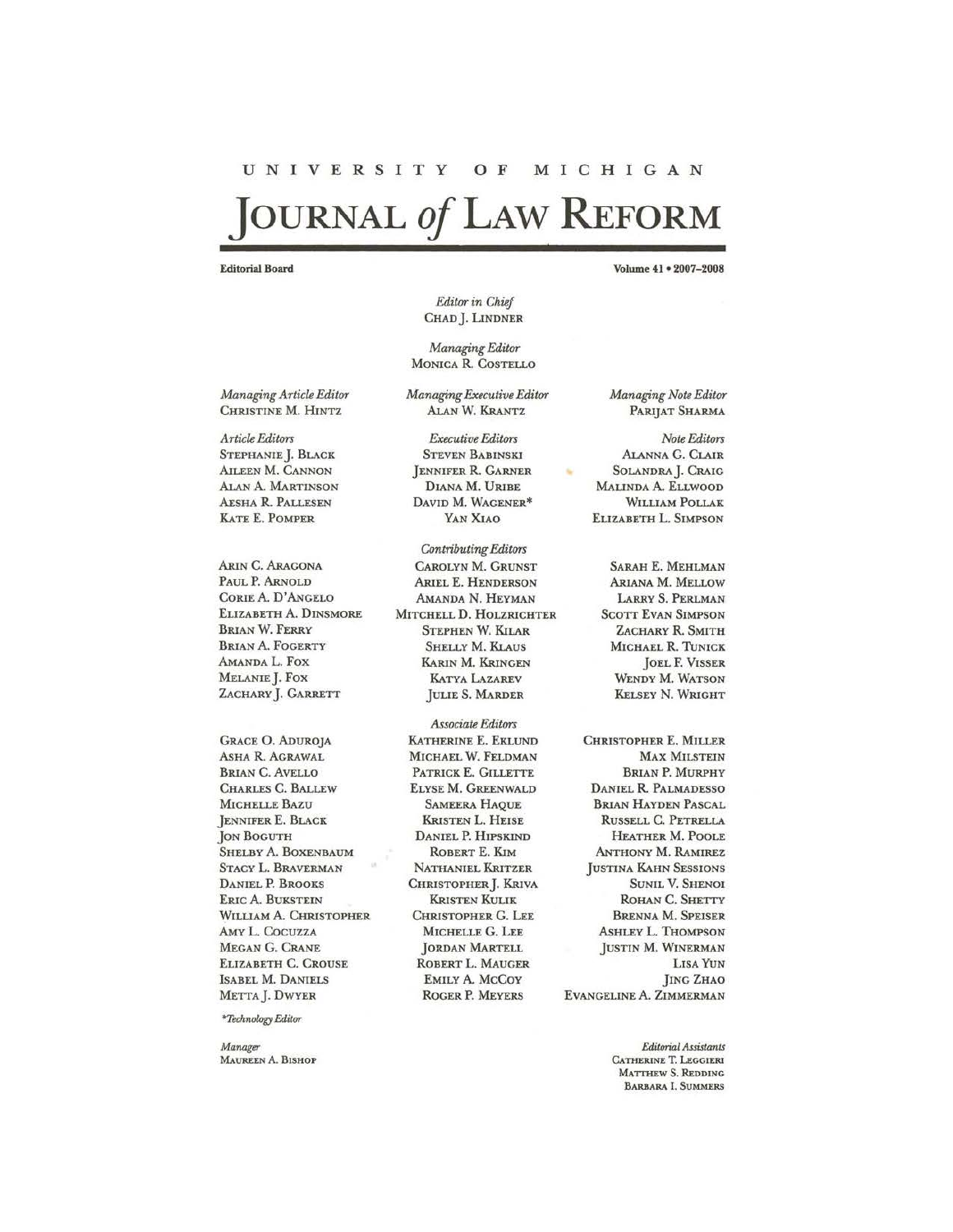#### UNIVERSITY OF MICHIGAN LAW SCHOOL

Winter 2008

Administrative Officers

MARY SUE COLEMAN, B.A., PH.D., President of the University TERESA A. SULLIVAN, B.A., PH.D., Provost and Executive Vice President for Academic Affairs EVAN H. CAMINKER, B.A., J.D., Dean KYLE D. LOGUE, B.A., J.D., Associate Dean for Academic Affairs BRIDGET M. MCCORMACK, B.A., J.D., Associate Dean for Clinical Affairs VIRGINIA B. GORDAN, B.A., J.D., Assistant Dean for International Affairs DAVID H. BAUM, B.A., J.D., Assistant Dean for Student Affairs KATHERINE B. GOTTSCHALK, B.A., Assistant Dean for Financial Aid SUSAN M. GUINDI, B.A., J.D., Assistant Dean for Career Services SARAH C. ZEARFOSS, A.B., J.D., Assistant Dean and Director of Admissions TODD BAILY, B.A., Assistant Dean for Development and Alumni Relations MARYANN SAROSI, B.A., J.D., Assistant Dean of Public Service CHRISTINE GREGORY, B.A., J.D., Assistant Dean for Student Affairs

Professors Emeriti of Law

LAYMAN E. ALLEN, A.B., M.P.A., LL.B. DAVID L. CHAMBERS, A.B., LL.B., Wade H. McCree, Jr. Collegiate Professor of Law ALFRED F. CONARD, A.B., LL.B., LL.M., J.S.D., LL.D., Henry M. Butzel Professor of Law LUKE K. COOPERRIDER, B.S., J.D. ROBBEN W. FLEMING, B.A., LL.B., LL.D. WHITMORE GRAY, A.B., J.D., LL.D. JEROLD H. ISRAEL, B.B.A., LL.B., Alene and Allan F. Smith Professor of Law JOHN H. JACKSON, B.A., J.D., Hessel E. Yntema Professor of Law CHARLES W. JOINER, A.B., J.D.

YALE KAMISAR, A.B., LL.B., LL.D., Clarence Darrow Distinguished University Professor of Law FRANK R. KENNEDY, A.B., LL.B., J.S.D., Thomas M. Cooley Professor of Law ROY F. PROFFITT, B.S., J.D., LL.M. JOHN W. REED, A.B., LL.B., LL.M, JUR.SC.D., LL.D., Thomas M. Cooley Professor of Law TERRANCE SANDALOW, A.B., J.D., Edson R. Sunderland Professor of Law THEODORE J. ST. ANTOINE, A.B., J.D., James E. and Sarah A. Degan Professor of Law ERIC STEIN, J.U.D., J.D., DR.H.C., Hessel E. Yntema Professor of Law PETER O. STEINER, A.B., M.A., PH.D.

Professors of Law

REUVEN S. AVI-YONAH, B.A., A.M., PH.D., J.D., Irwin I. Cohn Professor of Law

MICHAEL S. BARR,\* B.A., M.PHIL., J.D.

- OMRI BEN-SHAHAR, B.A., LL.B., LL.M., S.J.D., PH.D., Kirkland & Ellis Professor of Law
- EVAN H. CAMINKER, B.A., J.D.
- SHERMAN J. CLARK,\* B.S., J.D.
- EDWARD H. COOPER,\* A.B., LL.B., Thomas M. Cooley Professor of Law
- STEVEN P. CROLEY, A.B., J.D., M.A., PH.D. REBECCA S. EISENBERG, B.A., J.D.,
- Robert and Barbara Luciano Professor of Law PHOEBE C. ELLSWORTH,\* A.B., PH.D., Frank Murphy Distinguished Professor of Law
- and Psychology RICHARD D. FRIEDMAN, B.A., J.D., D.PHIL.,
- Ralph W. Aigler Professor of Law BRUCE W. FRIER, B.A., PH.D.,
- Henry King Ransom Professor of Law
- THOMAS A. GREEN,\* B.A., PH.D., J.D., John Philip Dawson Collegiate Professor of Law
- SAMUEL R. GROSS,\* A.B., J.D., Thomas G. and Mabel Long Professor of Law
- DANIEL HALBERSTAM, B.A., J.D. JAMES C. HATHAWAY,\* LL.B., LL.M., J.S.D.,
- James E. and Sarah A. Degan Professor of Law DONALD J. HERZOG,\* A.B., A.M., PH.D.,
- Edson R. Sunderland Professor of Law

JAMES HINES JR., B.A., M.A., PH.D. ROBERT L. HOWSE,\* B.A., LL.B., LL.M., Alene and Allan F. Smith Professor of Law DOUGLAS A. KAHN, B.A., J.D., Paul G. Kauper Professor of Law ELLEN D. KATZ, B.A., J.D. THOMAS E. KAUPER,\* A.B., J.D., Henry M. Butzel Professor of Law VIKRAMADITYA S. KHANNA, B.C.A., LL.B., S.J.D. JAMES E. KRIER,\* B.S., J.D., Earl Warren DeLano Professor of Law DOUGLAS LAYCOCK, B.A., J.D., Yale Kamisar Collegiate Professor of Law RICHARD O. LEMPERT,\* A.B., J.D., PH.D., Eric Stein Distinguished University Professor of Law and Sociology JESSICA D. LITMAN,\* B.A., M.F.A., J.D. KYLE D. LOGUE, B.A., J.D., Wade H. McCree, Jr., Collegiate Professor of Law CATHARINE A. MACKINNON, B.A., J.D., PH.D., Elizabeth A. Long Professor of Law NINA A. MENDELSON, A.B., J.D. WILLIAM I. MILLER, B.A., PH.D., J.D., Thomas G. Long Professor of Law EDWARD A. PARSON, B.Sc., M.Sc., PH.D. SALLYANNE PAYTON, B.A., LL.B., William W. Cook Professor of Law RICHARD A. PRIMUS, A.B., D.PHIL., J.D.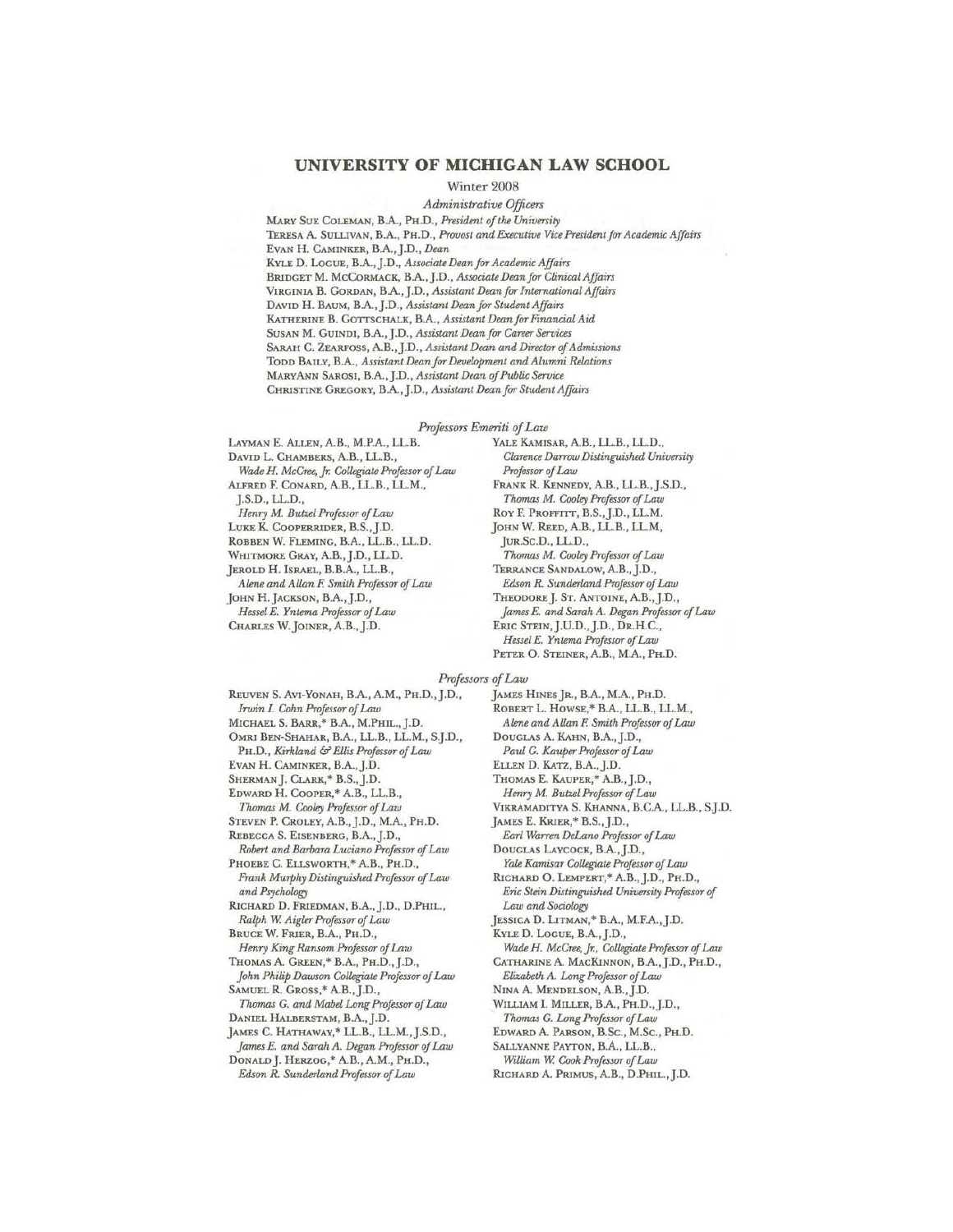ADAM C. PRITCHARD, B.A., M.P.P., J.D. MARGARET JANE RADIN, A.B., M.F.A., J.D., LL.D. STEVEN R. RATNER, A.B., M.A., J.D. DONALD H. REGAN, A.B., LL.B., B.PHIL., PH.D., William W. Bishop, Jr. Collegiate Professor of Law MATHIAS W. REIMANN, DR.IUR., LL.M., Hessel E. Yntema Professor of Law CARL E. SCHNEIDER,\* A.B., J.D., Chauncey Stillman Professorship for Ethics, Morality, and the Practice of Law REBECCA J. SCOTT, A.B., M.PHIL., PH.D., Charles Gibson Distinguished University Professor of History SCOTT J. SHAPIRO,\* B.A., J.D., PH.D. A.W. BRIAN SIMPSON, B.A., M.A., D.C.L., Charles F. and Edith J. Clyne Professor of Law

E. PHILIP SOPER,\* B.A., M.A., J.D., PH.D., James V. Campbell Professor of Law JOSEPH VINING,\* B.A., M.A., J.D., Harry Burns Hutchins Collegiate Professor of Law LAWRENCE W. WAGGONER, B.B.A., J.D., D.PHIL., Lewis M. Simes Professor of Law MARK D. WEST,\* B.A., J.D., Nippon Life Professor of Law PETER K. WESTEN,\* B.A., J.D., Frank G. Millard Professor of Law JAMES BOYD WHITE,\* A.B., A.M., LL.B., L. Hart Wright Collegiate Professor of Law JAMES J. WHITE,\* B.A., J.D., Robert A. Sullivan Professor of Law CHRISTINA B. WHITMAN, A.B., MA., J.D., Francis A. Allen Collegiate Professor of Law

#### Assistant Professors of Law

LAURA N. BENY, B.A., M.A., J.D., PH.D. EVE BRENSIKE PRIMUS,\* B.A., J.D. ALICIA DAVIS EVANS, B.S., J.D., M.B.A. DAVID M. HASEN,\* B.A., PH.D., J.D. SCOTT HERSHOVITZ, A.B., M.A., D.PHIL., J.D. JILL R. HORWITZ, B.A., M.P.P., J.D., PH.D. NICHOLAS C. HOWSON, B.A., J.D. MADELINE KOCHEN,\* B.A., J.D., A.M., PH.D. JOHN A.E. POTTOW, A.B., J.D. JAMES J. PRESCOTT, B.A., J.D., PH.D. GIL SEINFELD, A.B., J.D.

#### Clinical Professors of Law

ALICIA ALVAREZ, B.A., J.D. DONALD N. DUQUETTE, B.A., J.D. PHILIP M. FROST, B.A., J.D. BRIDGET M. MCCORMACK, B.A., J.D. PAUL D. REINGOLD, B.A., J.D. NICHOLAS J. RINE,\* B.A., J.D. DAVID A. SANTACROCE,\* B.A., J.D., LL.M. ANNE N. SCHROTH, B.A., J.D. GRACE C. TONNER, B.A., J.D.

Clinical Assistant Professors of Law

EDWARD R. BECKER, B.A., J.D. HOWARD BROMBERG, B.A., J.D., J.S.M. DEBRA CHOPP, B.A., J.D. RACHEL CROSKERY-ROBERTS, B.A., J.D. PAUL H. FALON, B.A., M.A., J.D. MARK K. OSBECK, A.B., M.A., J.D.

ROSHUNDA PRICE, B.B.A., J.D. VIVEK SANKARAN, B.A., J.D. THOMAS H. SEYMOUR, B.A., M.A., J.D. KIMBERLY A. THOMAS, B.S., J.D. FRANK E. VANDERVORT, B.A., J.D. BETH H. WILENSKY, B.A., J.D.

Affiliate Overseas Professors

CHRISTINE CHINKIN, LL.B., LL.B., LL.M., PH.D.

#### Visiting Professors of Law

JAMES DESIMPELARE, B.S., M.B.A. KARTHY GOVENDER, LL.B., LL.M. NOAH HALL, B.S., J.D. DINO KRITSIOTIS, LL.B., LL.M. MARC SPINDELMAN, B.A., J.D.

Visiting Assistant Professors of Law GAVIN S. CLARKSON, B.A., M.B.A., PH.D., J.D. RACHEL NEIS, LL.B., M.A., PH.D.

**Business Faculty Fellows** 

TIMOTHY L. DICKINSON, B.A., J.D., LL.M.

SAUL GREEN, B.A., J.D. JUDY LEVY, B.S., J.D.

BARRY A. ADELMAN, B.A., J.D.

Public Service/Public Interest Faculty Fellows MARK ROSENBAUM, B.A., J.D. DAVID UHLMANN, B.A., J.D. MARK VAN PUTTEN, B.A., J.D.

#### **Adjunct Professors**

J. PHILLIP ADAMS, B.A., J.D., LL.M. JACK BERNARD, M.A., J.D. JARED GENSER, B.S., M.P.P., J.D. RODERICK GLOGOWER, B.A., M.A. SARA GOSMAN, A.B., J.D. DEAN GOULD, B.A., J.D.

HOWARD HERTZ, B.A., J.D. ALLYN KANTOR, B.S., J.D. YORAM KEINAN, LL.B., B.A., ITP/MPA, LL.M/ S.J.D. SUSAN KORNFIELD, B.A., J.D. JOAN LARSEN, B.A., J.D.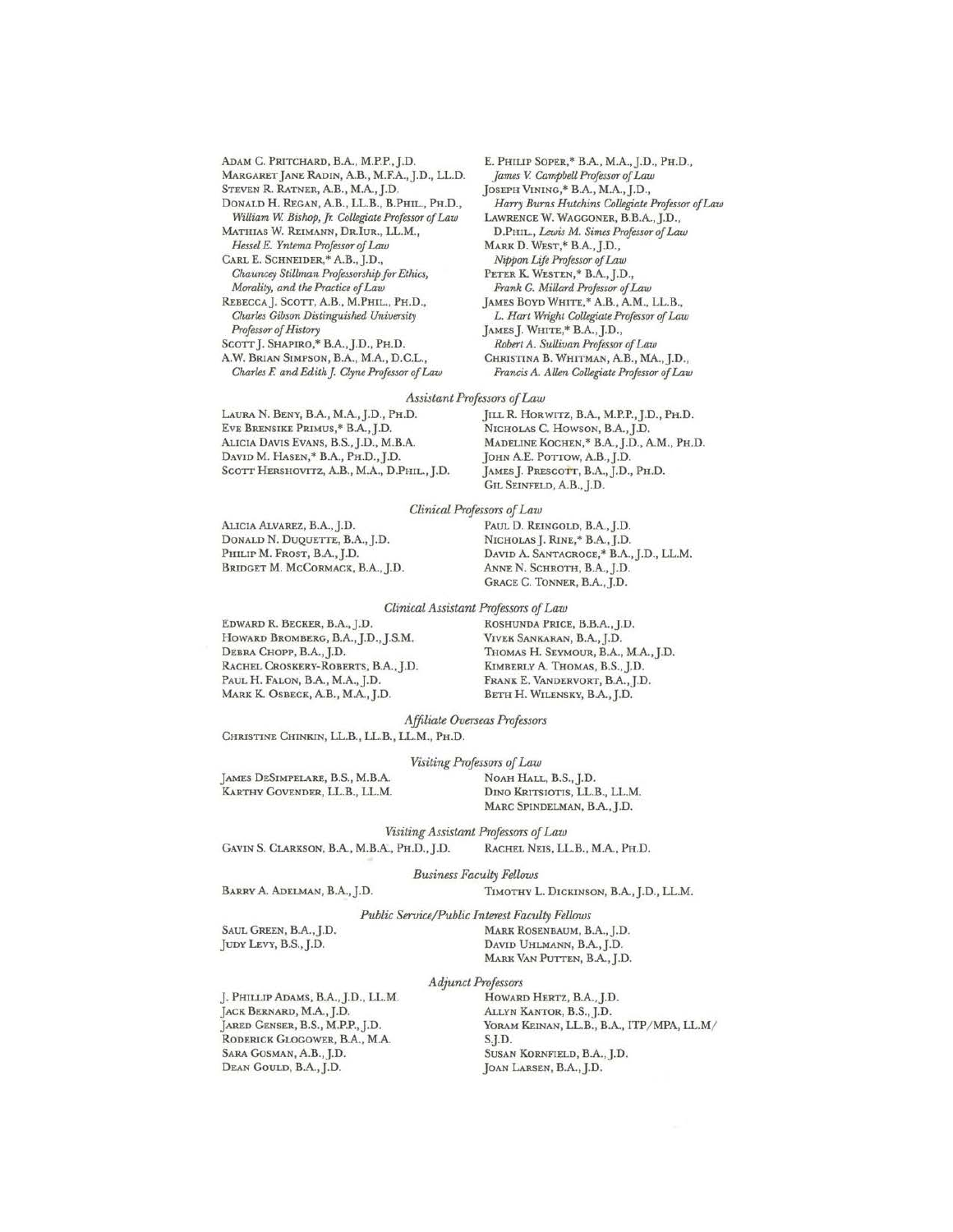MARGARET LEARY, B.A., M.A.,J.D. ANNA-ROSE MATHIESON, B.A., J.D. CYRIL Moscow, B.S.,J.D. LEONARD NIEHOFF, A.B., J.D. JOHN NIEHUSS, B.A., J.D. BARBARA NOVAK, A.B., J.D.

BRUCE PETERSON, B.A.,J.D. VICTORIA ROBERTS, B.A.,J.D. GERALD ROSEN, B.A., J.D. EDWARD R. STEIN, B.A., J.D. ANDREW STUMPFF, A.B.,J.D. SONIA ROLLAND, B.A., M.A., J.D. L. MICHAEL WICKS, B.A., J.D.

#### $V$ *isiting Clinical Professors*

ANDREA LYON, B.A.,J.D.

#### $A$ *djunct Clinical Assistant Professors*

NICOLE APPLEBERRY, A.B., J.D., LL.M.<br>ROBERT GILLETT, B.A., J.D.

Neil S. Kagan, B.S., M.S., J.D.<br>Valerie Newman, B.A., J.D. PETER VAN HOEK, B.A., J.D.

\*on leave for Winter 2008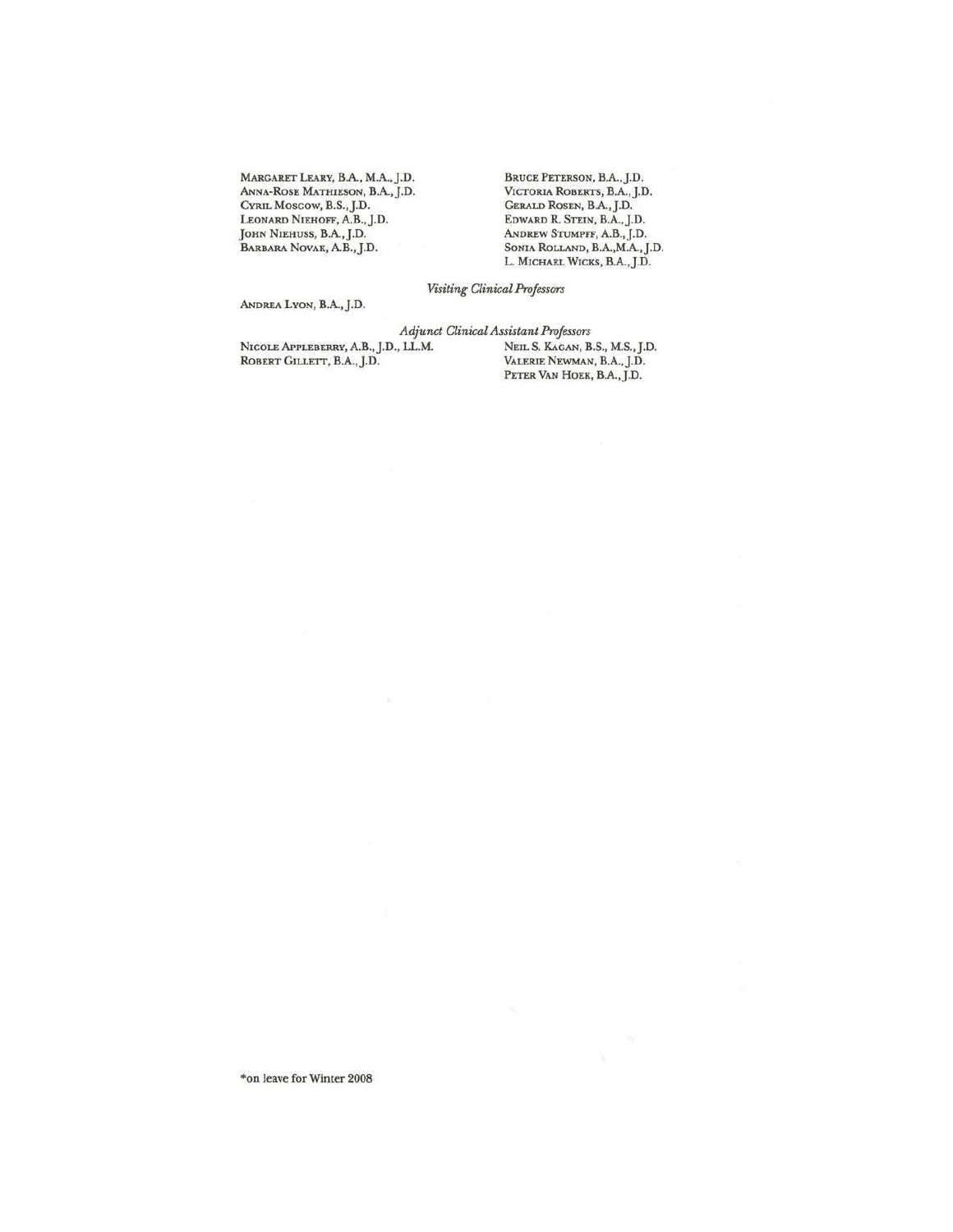# UNIVERSITY OF MICHIGAN **JOURNAL** *of* **LAW REFORM**

VOLUME 41 · ISSUE 2 WINTER 2008

## **CONTENTS**

### **TRIBUTES**

| Francis A. Allen-Dean and Colleague |  |
|-------------------------------------|--|
|                                     |  |
| Frank Allen: An Appreciation        |  |
|                                     |  |
| The Articulate Frank Allen          |  |
|                                     |  |
| In Memoriam: Francis A. Allen       |  |
|                                     |  |

### **ARTICLES**

| Interrogation of Detainees: Extending a Hand or a Boot?                                                      |  |
|--------------------------------------------------------------------------------------------------------------|--|
| Where Equity Meets Expertise: Re-Thinking Appellate                                                          |  |
| Review in Complex Litigation                                                                                 |  |
| Michael J. Hays $\ldots \ldots \ldots \ldots \ldots \ldots \ldots \ldots \ldots \ldots \ldots \ldots \ldots$ |  |
| Addressing Segregation in the Brown Collar Workplace:                                                        |  |
| Toward a Solution for the Inexorable 100%                                                                    |  |
|                                                                                                              |  |

### NOTES

| Systemic Compliance Complaints: Making IDEA's |  |
|-----------------------------------------------|--|
| <b>Enforcement Provisions a Reality</b>       |  |
|                                               |  |
| Long Live the Lie Bill!                       |  |
|                                               |  |